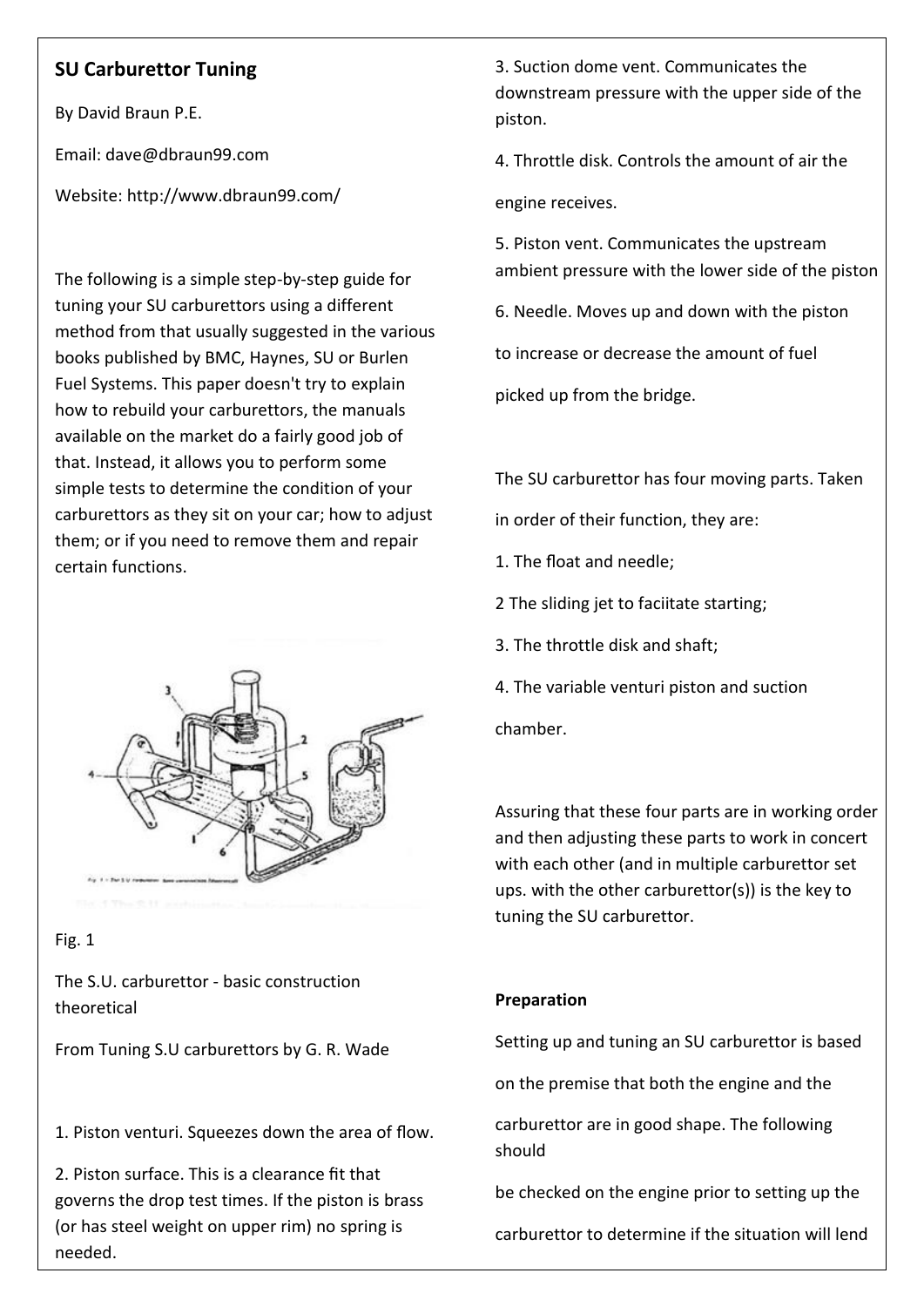itself to optimal timing, or if expectations should be

lowered to 'good enough'.

|                  | XPAG or            | 'B Series'     |
|------------------|--------------------|----------------|
|                  | <b>XPEG Engine</b> | Engine         |
| <b>Engine</b>    | About 145 psi      | About 170 psi  |
| Compression      | all cylinders      | all cylinders  |
| This will assure | within about       | within about   |
| even airflow     | 15                 | 17             |
| through the      | psi of each        | psi of each    |
| intake           | other              | other          |
| manifolds        |                    |                |
| Into the         |                    |                |
| engine.          |                    |                |
| Valve            | Follow the         | As suggested   |
| clearance        | indication on      | by the         |
| Helps the        | the valve cover    | manufacturer   |
| engine breath    | or as              | of the cam     |
| by facilitating  | suggested by       | installed, but |
| airflow at the   | the                | likely 0.015   |
| proper           | manufacturer       | inch.          |
| moments          | of the cam         |                |
| during its       | installed, but     |                |
| cycle.           | likely 0.019,      |                |
|                  | 0.015 or 0.012     |                |
|                  | inch for an        |                |
|                  | XPAG; 0.015        |                |
|                  | or 0.012 inch      |                |
|                  | for an XPEG        |                |
| Sparkplug Gap    | 0.025 inch with    | 0.032 inch     |
| Promotes the     | standard coil      |                |
| complete         | and points.        |                |
| burning of the   | 0.030 inch with    |                |
| combustion       | Pertonix           |                |
| charge under     | ignition.          |                |
| compression.     |                    |                |

|                      | XPAG or            | 'B Series'      |
|----------------------|--------------------|-----------------|
|                      | <b>XPEG Engine</b> | Engine          |
| Dwell sets up        | 0.01 5 inches      | 0.015 inches of |
| the cycle            | οf                 | point gap will  |
| period               | point gap will     | yield 60° of    |
| of the coil with     | yield 60° of       | dwell with the  |
| standard             | dwell with the     | modern          |
| points               | high lift          | distributor     |
| (omit with           | distributor        | cam.            |
| electronic           | cam.               |                 |
| ignition $-$         |                    |                 |
| <u>Pertronix hut</u> |                    |                 |

| do             |                  |              |
|----------------|------------------|--------------|
| check the      |                  |              |
| wires          |                  |              |
| for chaffing   |                  |              |
| inside the     |                  |              |
| distributor    |                  |              |
| cap).          |                  |              |
| <b>Timing</b>  | A good starting  | 14° BTDC at  |
| time the flame | point before     | distributor  |
| before top     | top dead         | advance      |
| distributor    | centre (BTDC)    | vacuum hose  |
| front in the   | static timing or | disconnected |
| dead centre    | at low idle.     | and plugged. |
| advance        | With 8° static   |              |
| cylinder. Use  | and 25°          |              |
|                | mechanical       |              |
|                | advance the      |              |
|                | timing will be   |              |
|                | $33^\circ$ at    |              |
|                | 3,500rpm.        |              |
|                |                  |              |

In addition, the carburettor should be checked

carefully for: (**already completed on rebuilt**

# **carburettors**)

1. The throttle disks should seat evenly in their bores with no sticking or misalignment, with the sharp edge seating last.

2. The pistons should pass the suction chamber drop tests at the same rate:

3-5 seconds for a 1-1/4' and smaller

carburettor

5-7 seconds for a 1-1/2' and 1-3/4'

carburettor.

3. The throttle shafts should be secure in their

bores with no noticeable leakage.

4. The jets should be centred and the

needles should not show evidence of wear

from sliding along the sides of the jet.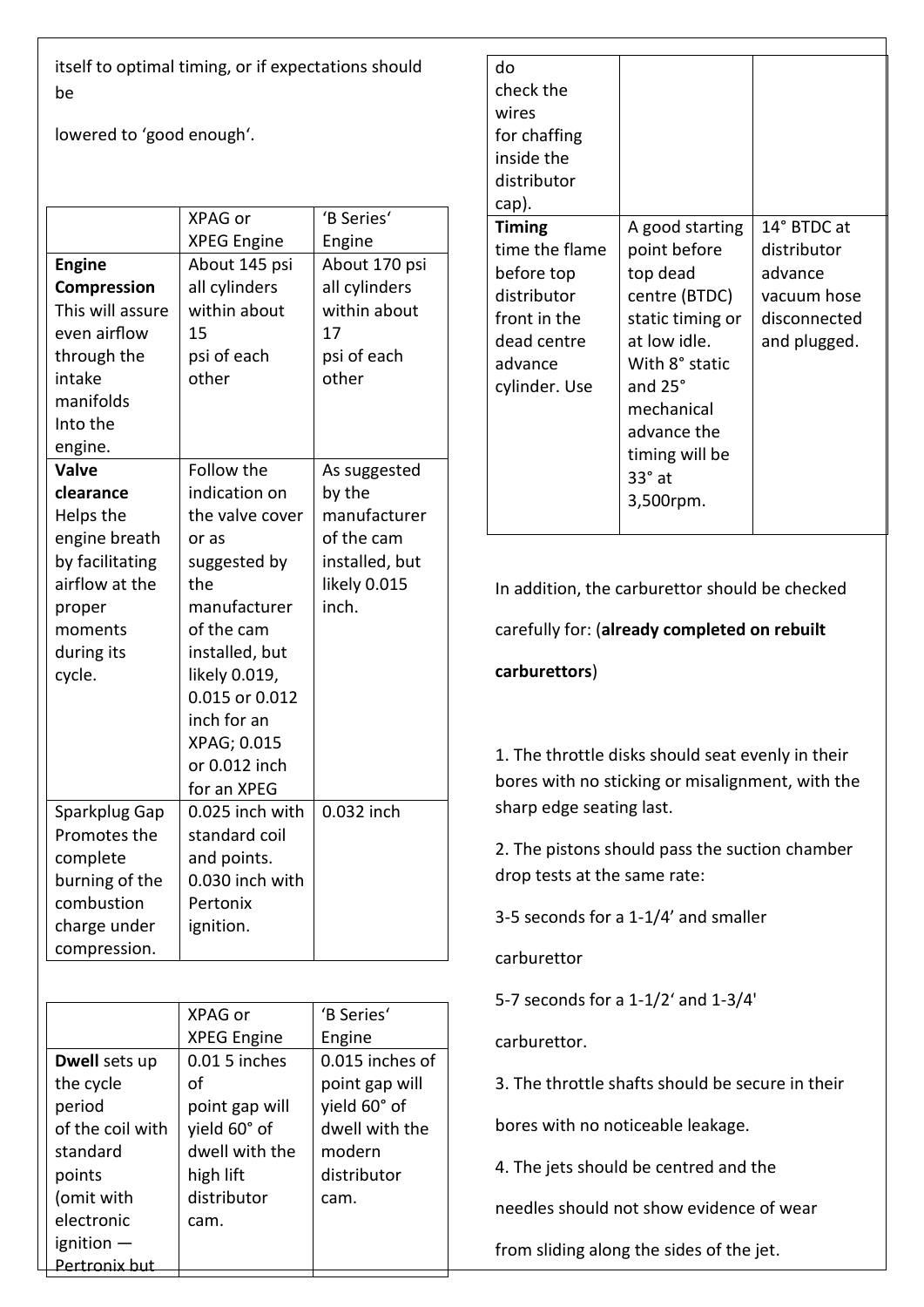Correct any questionable conditions in either the

engine or the carburettors. The tuning methods will still be helpful but optimal results will only be achieved on a well-maintained engine and carburettor system.

# **Theory**

The manuals, including the SU publications. State that the float bowl fuel height is set by inserting the properly sized bar stock or a drill rod between the forks of the shut off lever and the lid. (**already completed on rebuilt carburettors**) Since the float bowl fuel height is directly communicated to the bridge fuel height (a liquid seeks its own level) it is important to get this measurement correct The manuals rarely tell you that the resulting level of fuel at the bridge should be 0.120 to 0.200 inch below the bridge.

The other critical item to be undertaken is the depth of the jet below the bridge. (**already completed on rebuilt carburettors**) The manuals give the starting point as six flats (one full jet adjusting nut tum) down. But what they don't tell you is that the preferable starting point for the depth of the jet below the bridge is 0.070 inches. Again. there are several factors that can affect the relationship between six flats and the optimum depth of the jet and the corresponding depth of the carburettor.

- 1. Thickness of the jet adjusting nut
- 2. Length of the jet
- 3. Packing around the jet centering nut
- 4. Carburettor body thickness
- 5. Placement of needle in the piston.

# **In Practice**

These instructions are for existing carburettors and provide several good starting points. For

rebuilt carburettors by dbraun99 LLC, the steps already completed are noted. In general. note that the pistons and suction chambers are paired, and should not be mixed and matched without reason. Any parts that are removed should be replaced in the same orientation on the same carburettor from which they were removed. Placing items on a clean

Cart in order of removal is advised. Some of the parts are old and of dissimilar metals. Corrosion may be present. Proceed cautiously with disassembly to avoid breakage.

## **Step 1. (already completed on rebuilt**

**carburettors)** With the air cleaners removed. unscrew the caps and remove dampener and rods from the top of the suction chambers. Check that the jets are centred by lilting the pistons to the top of their travel and allowing them to drop. They should fall quickly to the bridge with a satisfying click. If they hang up midway or don't fall fully to the bridge, centre the jets.

# **Step 2. (already completed on rebuilt**

**carburettors)** Remove the suction chambers and pistons from the carburettors, being careful not to mix up the two sets, and being careful to assure that the pistons and suction chambers remain in

exactly the same orientation to each other. Pour out the dampener oil, note that the venting hole pistons go to the rear of the carburettor body and are keyed by a side or front key.

## **Step 3. (already completed on rebuilt**

**carburettors)** If you haven't completed your drop tests, plug the vent holes (and the top of the suction chamber, if you have the vented type) and perform the tests, allowing the suction chambers to drop off the pistons onto a soft surface.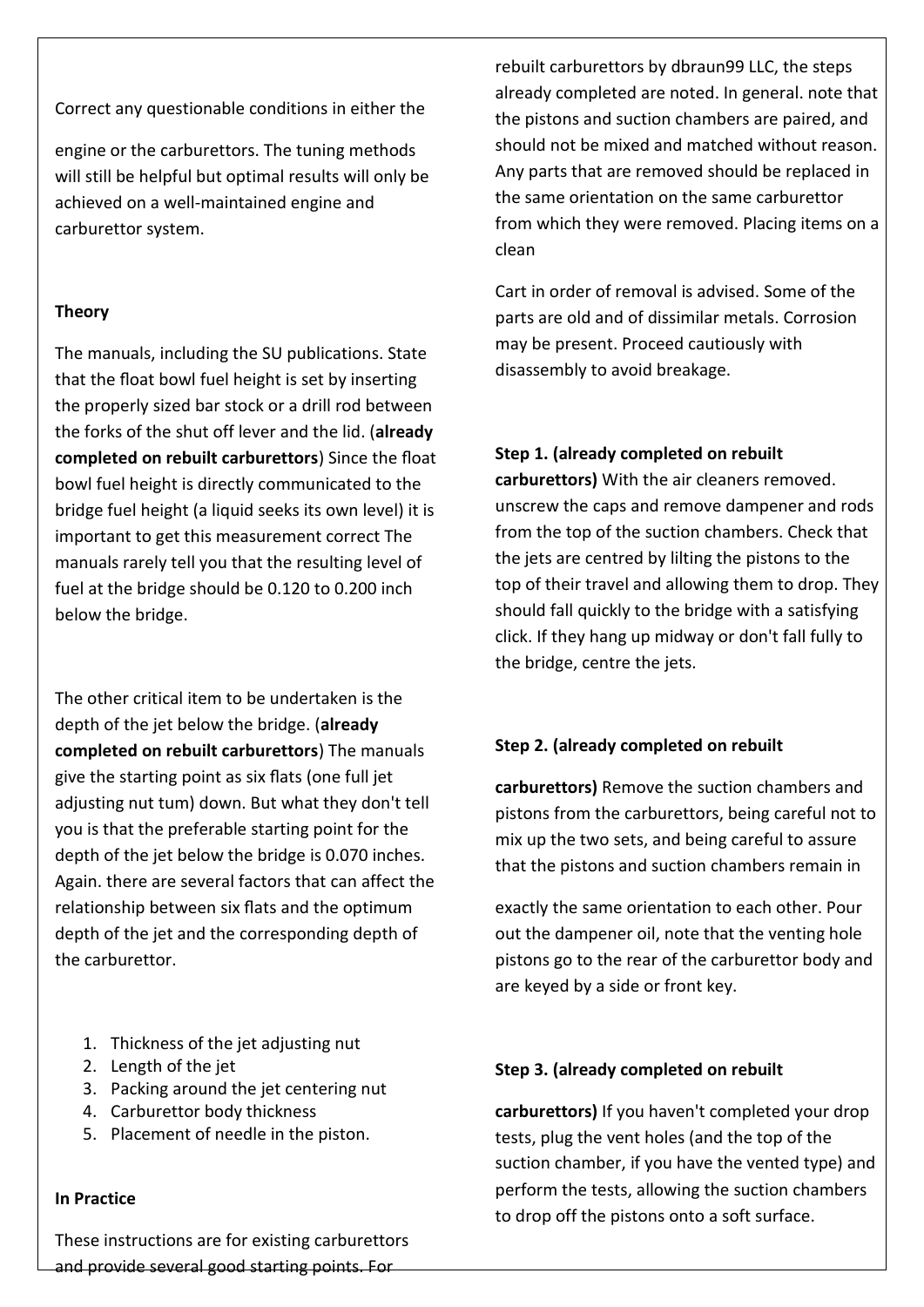### **Step 4. (already completed on rebuilt**

**carburettors)** Using a dial caliper or metal rule, adjust each needle to the same depth from its corresponding piston face.

### **Step 5. (already completed on rebuilt**

**carburettors)** Remove the choke return springs from the choke assembles at the bottom of the jets and screw the jet adjusting nuts to their full up positions. Exercise the jets up and down in their packing.

## **Step 6. (already completed on rebuilt**

**carburettors)** Tum on the ignition and let the pump click until the bowls are full, or tum the engine over and allow the mechanical fuel pump to fill the bowls. Now look down from the top of the carburettor and note the height of the fuel in the bridge. Move the jet up or down until the level of the fuel stabilizes in the bridge and the height of the jet matches the level of the fuel. It will take several tries to get this right. Using a dial caliper, measure the depth of the jet below the bridge. Since the jet is now residing at the same height as the fuel, the depth of the jet represents the depth of the fuel below the bridge. Each carburettor should have the same fuel depth within  $+/- 0.020$ of each other, and both fuel depths should be 0.160 +/- 0.040. lt takes some practice to measure the depth of the jet below the bridge. The goal is to keep the dial calliper perpendicular to the bridge. The dial calliper, if set too tightly, will push the jet down, disrupting the measurement, and if set too loosely will make it difficult to accurately measure the depth.

#### **Step 7. (already completed on rebuilt**

**carburettors)** The difference in the measurements from optimum in each carburettor bridge is the amount the fork must be changed in the corresponding float bowl lids. Either eyeball the

change and recheck, or measure the current setting of the float fork with bar stock or a drill rod

and select a new bar or rod of the correct size. Each 1/32 difference in rod will change the setting 0.03 inch. Do not be surprised if the new settings are vastly different from the original 7/16 inch quoted in the manuals (for H Series) or 3/16 inch (for HS Series). and different for each float bowl.

### **Step 8. (already completed on rebuilt**

**carburettors)** Remove any excess fuel if needed, refit the float bowl lids and allow the pump to refill the bowl lids. Repeat the measurement in Step 6, and repeat Step 7 if needed. Reinstall the float bowl lids a final time once you are satisfied.

### **Step 9. (already completed on rebuilt**

**carburettors)** Lower the jet adjusting nut 9 flats down ( 1-1/2 turns of the nut). Set the dial calliper at 0.070 inch and lock the setting with the setscrew. Reposition the dial caliper as you did for the fuel depth measurement and tum the jet adjusting nuts

up a flat and push up on the jets to fully seat them against the nuts. Repeat until the jet is 0.070 below the bridge. It may be necessary to back off the adjustment a bit the closer it gets to the proper setting. Continue to keep the jet fully against the adjusting nut This is the starting point for idle mixture on the carburettor, and probably within 0.010 of optimal.

#### **Step 10. (already completed on rebuilt**

**carburettors)** Replace both piston and suction chamber assemblies being careful of their orientation. Recheck the piston drop to assure that the jet is still centered. lf the jets are not centered, adjust as needed and repeat Step 9.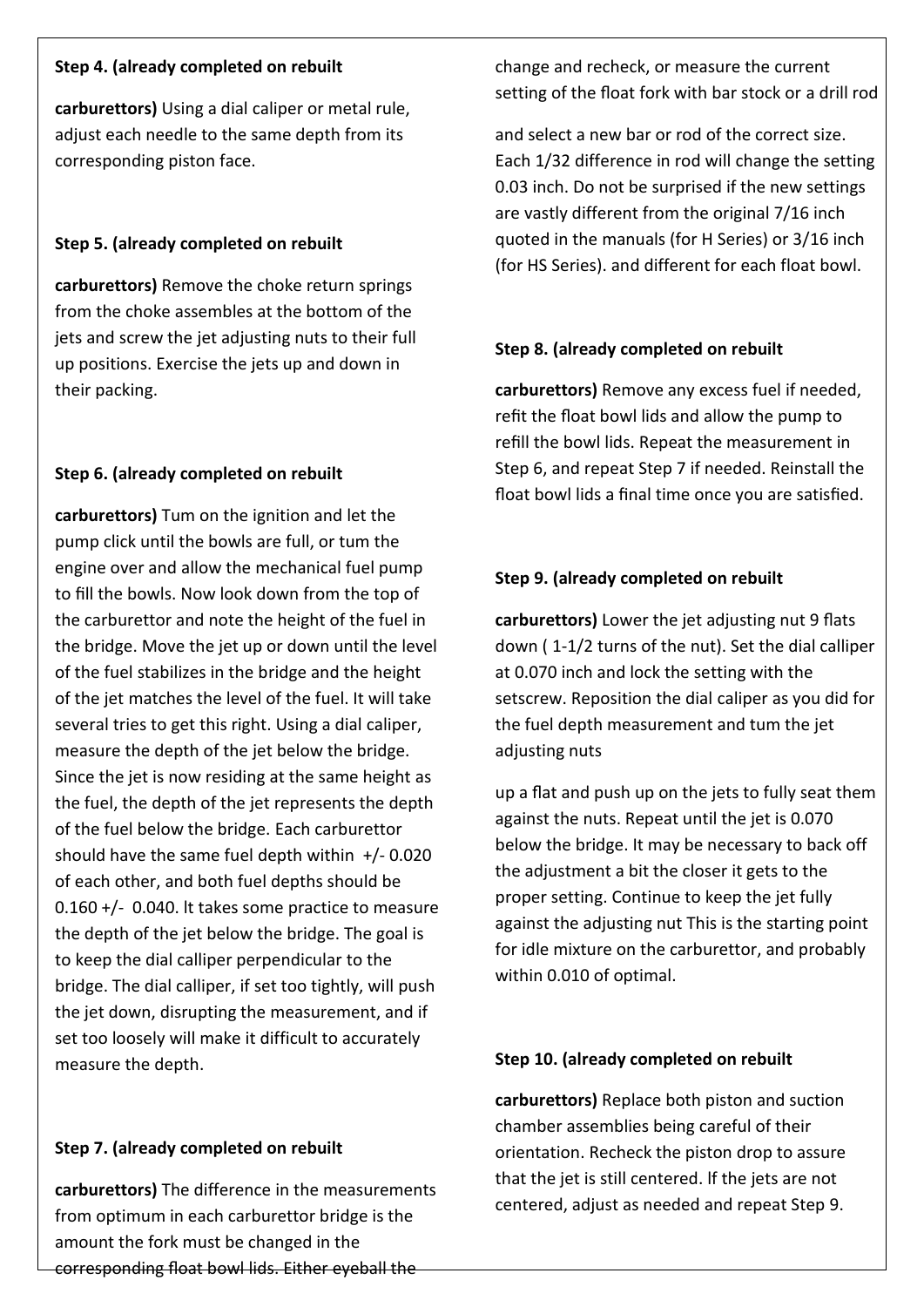**Step 11.** Loosen the throttle bar clamps and make sure each throttle moves independently from the other. Back off the idle adjustment screws, then tum each down one full turn.

**Step 12.** Start the engine. Alter a bit of warm up adjust the throttle screws EVENLY until a steady 1200 rpm is achieved. Using a Unisyn, a rubber hose, or SU kit cat's whiskers adjust the idle screws INDIVIDUALLY until the rush of air into each carburettor is equal, and the car is idling at 1200 rpm when warm.

**Step 13.** Lock the throttle bar clamps. Note that locking the clamps does not preclude some twist and variance caused by the accordion form of the clamps, so it is important from here on that both idle adjustment screws be adjusted the same amount.

**Step 14.** With the engine turning over at 1200 rpm, raise each jet adjusting nut one flat and note if the engine increases or decreases. Go up a second flat on each jet. At each adjustment assure that the jet

is fully against the jet adjusting nut. When the idle speed starts to decrease, note the number of flats. If the process has taken more than a minute, clear the engine by blipping the throttle.

**Step 15.** Note the engine rpm. Readjust the engine to 1200 rpm with the idle adjustment screws. Turn the adjusting nuts down (lowering the jet) one flat at a time on each unit. Note the number of flats for the greatest increase in engine rpm and also where the rpm starts to decrease as you continue to lower the jet adjusting nuts. The difference between the greatest engine rpm and where it starts to decrease should be about two flats. Adjust the jet adjusting

nuts to be between the greatest engine rpm and where it starts to decrease.

**Step 16.** Clear the throttle and adjust the engine rpm with the idle adjustment screws to between 500 and 800 rpm depending on your preference. With the flat of a screw driver just beneath the piston, rotate the blade to lift the piston 1/32 of an inch and listen to the exhaust note. It should speed

up momentarily and then settle back to idle. if it speeds up and stays there, raise each jet adjusting nuts up one flat. If the engine speed fails off without increasing, lower the jet adjusting nuts down one flat. if no change is perceived, leave the jet adjusting nuts where they are.

**Step 17.** With the engine off, top off the dashpot oil (engine oil is fine) to within a half-inch of the top of dashpot chamber. As long as you feel resistance when you install the damper and rod you have enough oil. You need a vented cap on the dashpot if you have a non-vented dashpot chamber. You

need a dustless cap (one with no vent) if you have a vented dashpot chamber. Reinstall the air cleaners.

**Step 18.** Take the car for a test drive. it should be set to go. There are additional fine-tuning techniques which can be employed during a test drive to both optimize needle selection and to assure optimum fuel air ratios. On a close to standard engine with standard carburettors, these tests should not be necessary. If acceleration and response aren't satisfactory, and your engine passed the tests noted above, you may need to do

further fine-tuning or search for another problem.

Safety Fast!